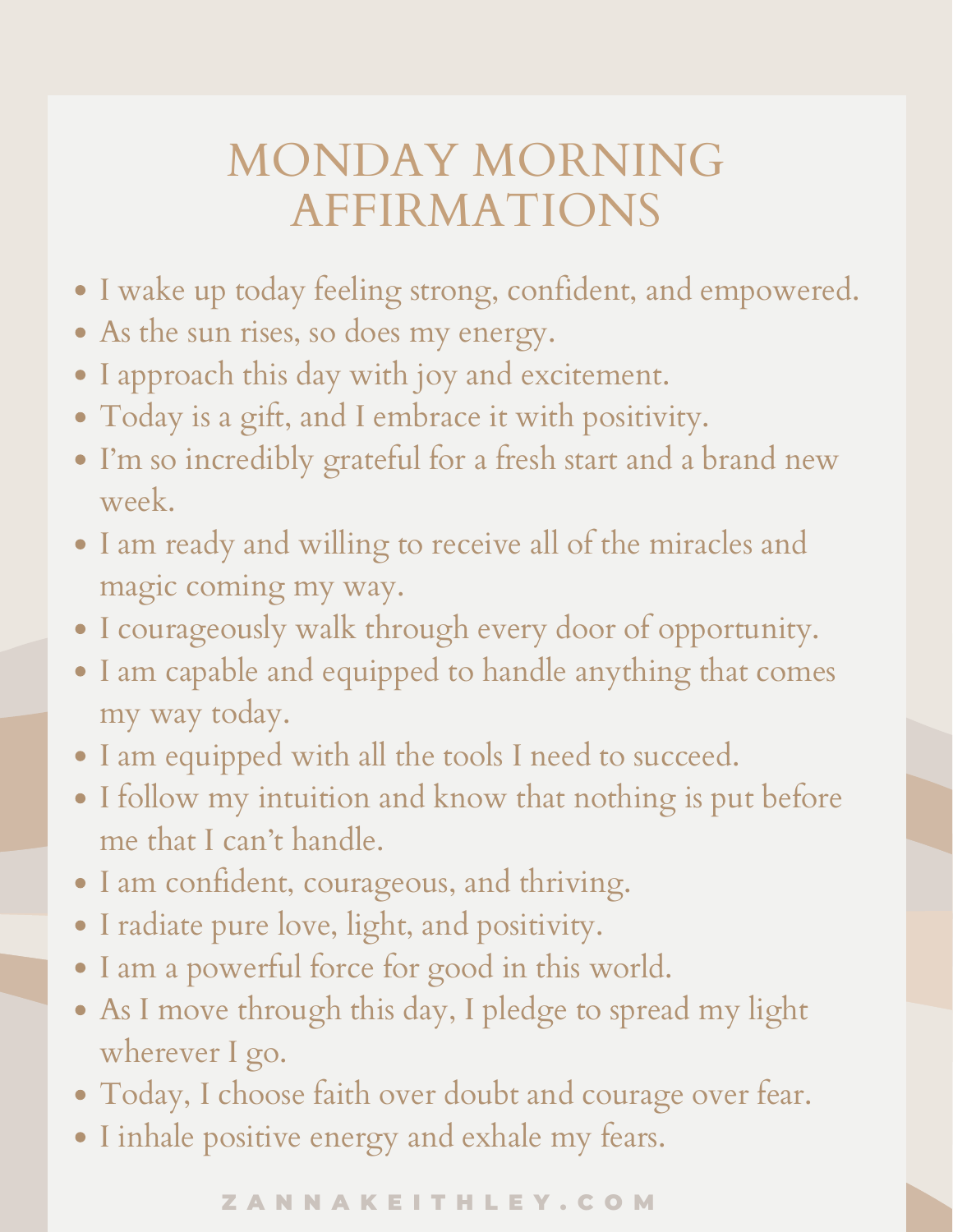- I love and accept myself for exactly the person I am right now.
- I feel good about the path I'm on and the life I'm creating for myself.
- This week, I pledge to live a happy, healthy, fulfilling life.
- I embrace the fresh starts and new beginnings that Monday offers.
- Today is filled with new opportunities and experiences, and I open my heart to receive them all.
- Today is a magical gift, and I pledge to be present and live fully in each moment.
- This day is filled with limitless potential. (And so am I!)
- I have everything I need within me to create a beautiful day.
- I release all fear and welcome new beginnings.
- I trust that everything is always working out for my highest good.
- I am always headed in the right direction.
- Good things are happening all around me.
- I believe in myself, my talents, and my abilities.
- I have the power to change my story.
- No matter what happens, I will offer my best self today.
- I make the best and most of everything that comes my way.
- I choose to seek the good in every situation.
- Every experience I have today perfectly supports my growth.